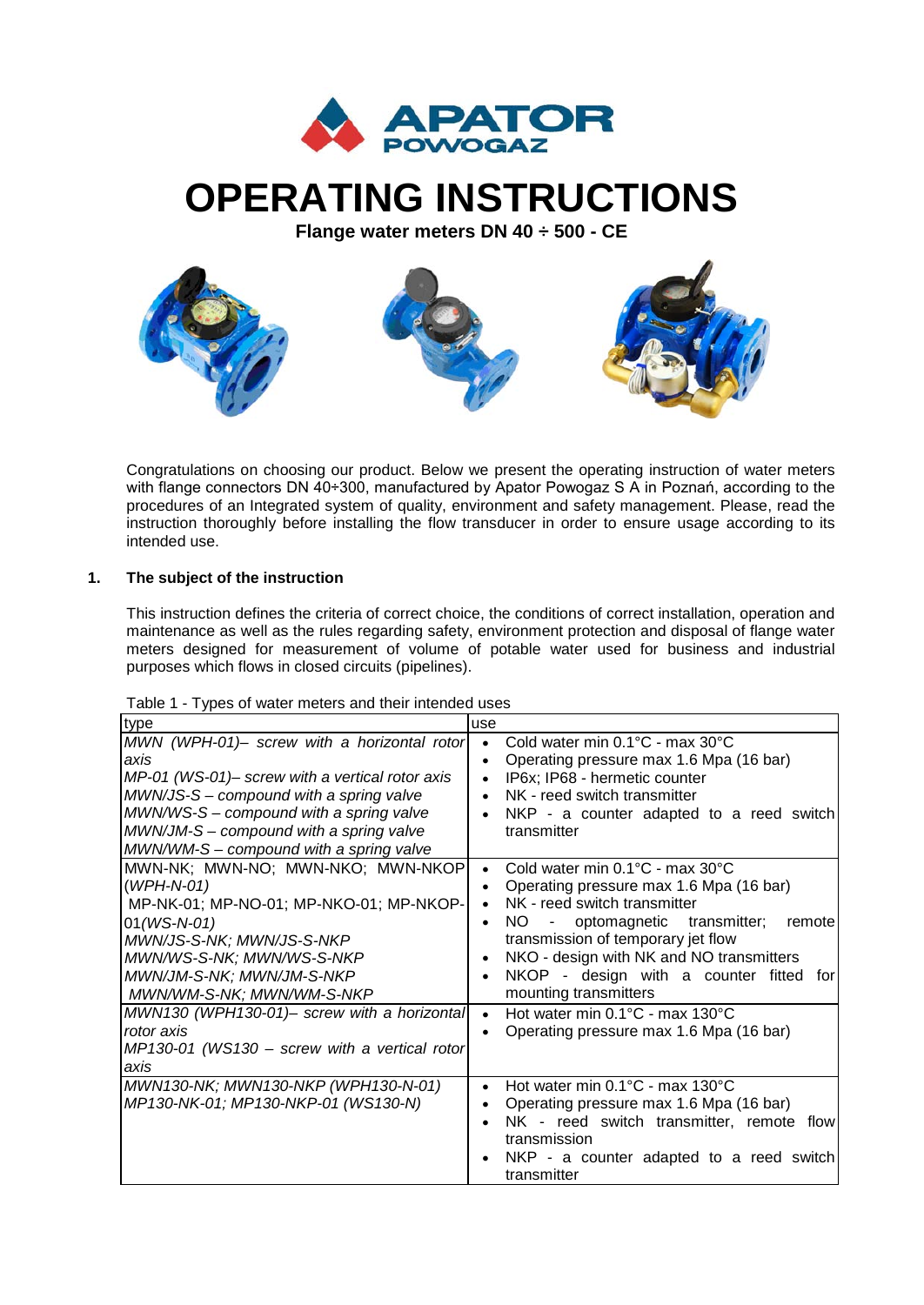# Table 2 – Installation positions

| Water meter    | Installation orientation |          | Counter location |
|----------------|--------------------------|----------|------------------|
| type           | Horizontal               | Vertical |                  |
| MWN $(WPH-01)$ |                          |          |                  |
| $MP$ (WS-01)   |                          |          |                  |
| MWN/JS-S       |                          |          |                  |
| MWN/WS-S       |                          |          |                  |
| MWN/JM-S       |                          |          |                  |
| MWN/WM-S       |                          |          |                  |

\*) *Maximum vertical fitting tilt ±3º*

# Sample MWN *(WPH-01)*, MP *(WS-01)* water meter marking



Sample marking of compound water meter



# MWN/JS - 50/4,0 - NK

#### Table 3.1 Table 3.2

| Table 3.2 |  |  |
|-----------|--|--|
|           |  |  |
|           |  |  |
|           |  |  |

| Water meter MWN |                                      | <b>MWN130</b>                | $MP-01$    | MP130           |
|-----------------|--------------------------------------|------------------------------|------------|-----------------|
| type            | (WPH-01)                             | (WPH130-01)                  | $(WS-01)$  | (WS130-01)      |
|                 | <b>MWN-NK</b>                        | MWN130-NK                    | $MP-01-NK$ | <b>MP130-NK</b> |
|                 | MWN-NO                               | MWN130-NKPIMP-01-NO          |            | MP130-NKP       |
|                 | <b>MWN-NKO</b>                       |                              | MP-01-NKO  |                 |
|                 | MWN-NKOP                             |                              | MP-01-NKOP |                 |
| size [mm]       |                                      | Continuous flow volume $Q_3$ |            |                 |
|                 | $\textsf{[m}^3\textsf{/}h\textsf{]}$ |                              |            |                 |
| 40              | 25                                   | 25                           | 25         | 25              |
| 50              | 40                                   | 25                           | 25         | 25              |
| 65              | 63                                   | 40                           | 40         | 40              |
| 80              | 100                                  | 63                           | 63         | 63              |
| 100             | 160                                  | 100                          | 100        | 100             |
| 125             | 250                                  | 160                          |            |                 |
| 150             | 400                                  | 250                          | -          |                 |
| 200             | 630                                  | 400                          | -          |                 |
| 250             | 1000                                 | 630                          |            |                 |
| 300             | 1600                                 | 1000                         |            |                 |

| Water meter | MWN/JM                  |
|-------------|-------------------------|
| type        | MWN/WM                  |
|             | MWN/JS                  |
|             | MWN/WS                  |
| size        | $\mathsf{Q}_3$          |
| [mm]        | $\text{[m}^3/\text{h}]$ |
| 50/4        | 25                      |
| 65/4        | 40                      |
| 80/4        | 63                      |
| 100/4       | 100                     |
| 150/16      | 250                     |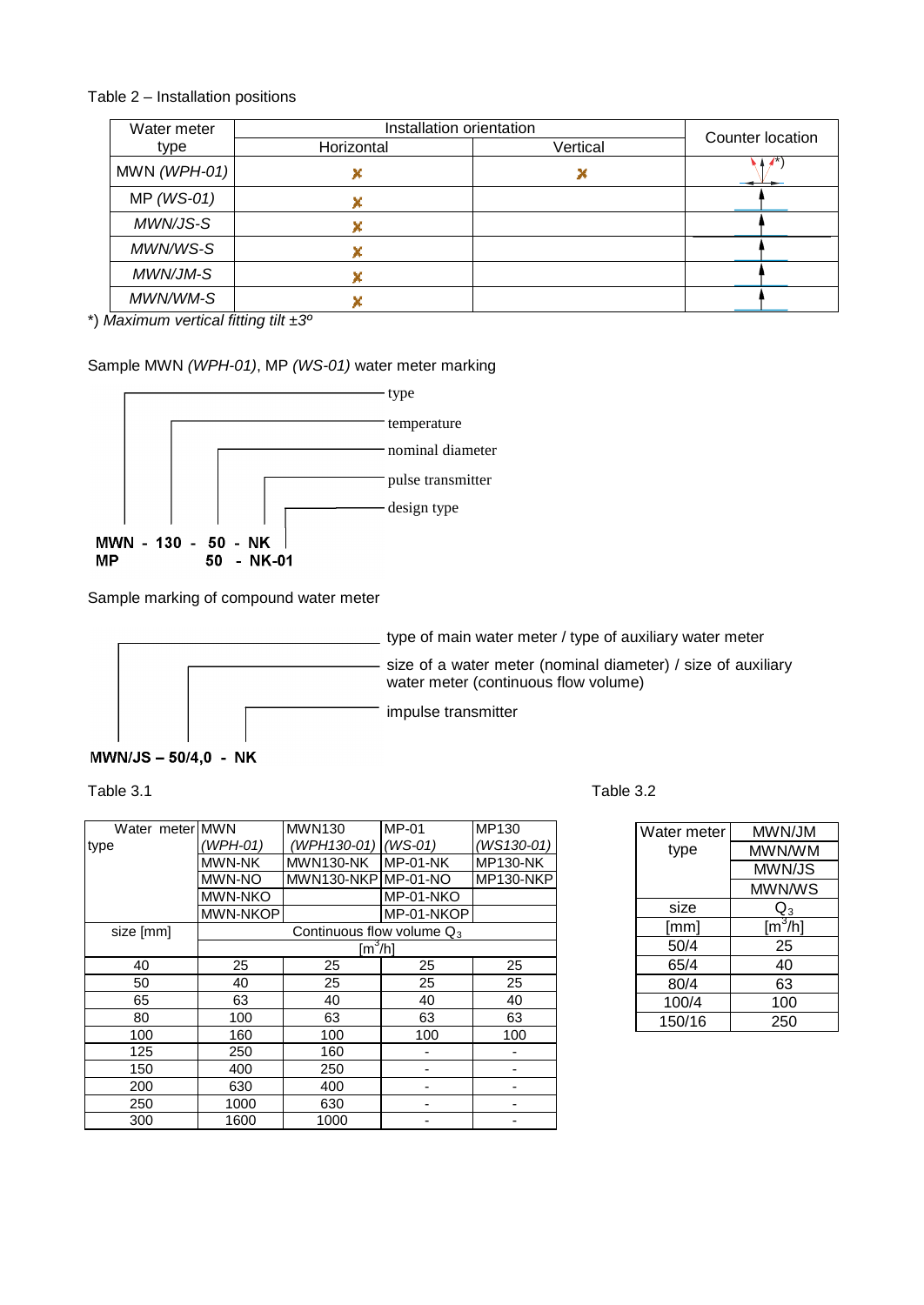### **2. Technical data - standards and regulations**

Technical data is included in the specification sheets for each type of water meter. Water meters comply with the following standards and regulations:

- 1. Directive 2014/32/EU of 26.02.2014 on the harmonisation of the laws of the Member States relating to making the measuring instruments available on the market.
- 2. The Act of 13.04.2016 on the systems of conformity assessment and market surveillance
- 3. PN-EN-14154 standards harmonised with a directive 2004/22/EC of the European parliament and the European council of 31 march 2004. MID (Measuring Instruments Directive)
- 4. PN-ISO 4064 Measurement of water flow in conduits. Water meters for cold potable water.
- 5. Ordinance of the Minister of Development of 2.06.2016 on requirements for measurement instruments,.
- 6. Ordinance of the Minister of Economy of 07.01.2008 on legally required metrological control of measurement instruments.

Manufactured water meters may have other installation lengths than the ones provided in PN-EN-14154 standard. It is so because of specific user needs.

The basic requirements regarding the installation of water meters can be found in standards:

PN-B- 10720 - Water supply systems Installation of water meter sets in water supply systems. Requirements and testing upon receipt.

PN-EN-14154 – 2: Installation and operating conditions.

#### **3. Description of proper water meter operation**

*MWN (WPH-01) water meter* consists of a body, measurement unit and a counting mechanism. A water jet pushes the rotor placed in the measurement unit. The rotor is placed coaxially to the body channel and via a work and worm-wheel system it drives the magnet placed on the axle. A magnet in the wet part of the water meter coupled with the counter magnet in the dry part of the water meter. Water meter gauges and wheels which sum the volume of the measured water are driven by a gear system.

*MP-01 (WS-01) water meter* consists of a body, measurement unit and a counting mechanism. A water jet pushes the rotor placed in the measurement unit. The rotor is placed perpendicularly (vertically) to the body channel. A magnet in the wet part of the water meter coupled with the counter magnet in the dry part of the water meter. Water meter gauges and wheels which sum the volume of the measured water are driven by a gear system.

*Compound water meter MWN/JS or JM or WS or WM.* consists of a main water meter of MWN type described above and an auxiliary water meter. A JS type vane wheel water meter or a single jet wet type vane wheel JM water meter, or a multi jet dry type vane wheel WS water meter, or a multi jet wet type vane wheel WM water meter may be installed as an auxiliary water meter. The division of flow through the auxiliary water meter (small flows) or the main water meter (large flows), regarding the flow volume, is controlled by the spring switching valve. Action of this valve is automatic and does not require any external energy source. As a result of the valve operation the measurement ranges of main and auxiliary water meters penetrate each other, similarly the compound water meter has a very large measurement range, from the minimum flow volume of the auxiliary water meter to the maximum jet flow volume of the main water meter.

#### **4. Choosing the right water meter size.**

The main criterion for choosing the right water meter size (nominal diameter) should always be the water meter working conditions, that is the average and maximum value of a passing water working flow.

When a water meter is too large, it does not only increase the investment cost, but also has lower accuracy in cases of small water flow.

A too small water meter can cause its overload, and simultaneously quicken the wear of its active parts.

In order to ensure that the water meter works within its measurement range and the acceptable accuracy error ranges, you have to specify the scope of its work during the day, or define this scope based on the monthly water consumption, taking into account the minimum and maximum values of jet flow.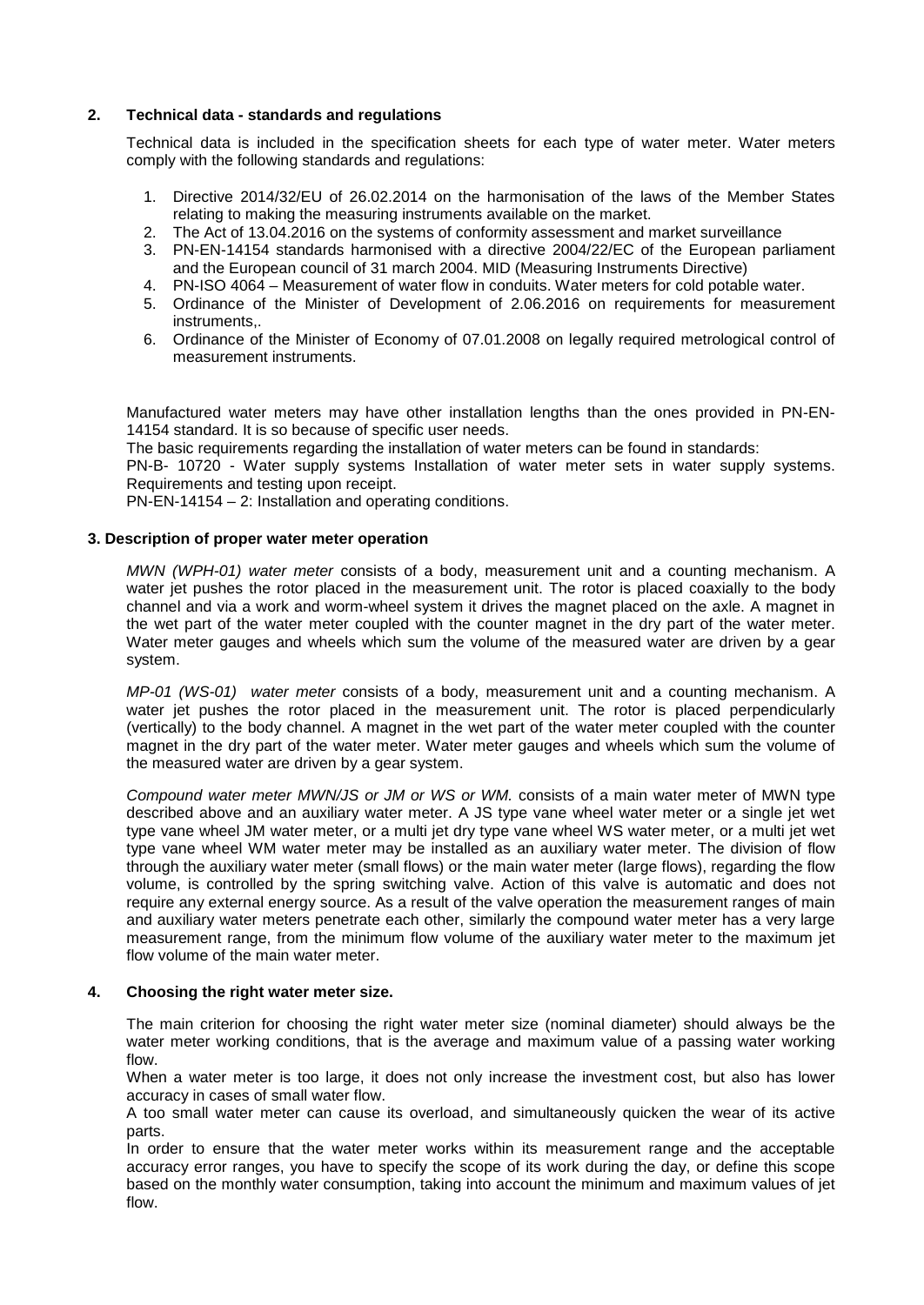It is recommended to choose the size of the water meter so that the size of the largest expected jet flow in the system is between 0.45 and 0.6 of the water meter constant jet flow Q3

• 0.5 to 0.7 of the water meter continuous jet flow Q<sub>3</sub> for MWN type water meters *(WPH-01)* 

• 0.3 to 0.4 of the water meter continuous jet flow Q<sub>3</sub> for MWN130 type water meters *(WPH130-01)*

• 0.3 to 0.6 of the water meter continuous jet flow Q 3 for MP and MP130 *(WS-01 & WS130-01)* type water meters

 $\bullet$   $\Box$  Q<sub>3</sub> value for compound water meters

Values of constant jet flow  $\mathsf{Q}_3$  for a given type of water meter were provided in tables 3.1 and 3.2. Using the correct type of water meter depends also on the temperature, water pressure, water meter conditions of installation to the pipeline, as well as the need to transmit indications and the jet flow measurements. When choosing a water meter the pressure loss caused by the installation is important as well.

Compound water meters should be chosen so that the flows which appear often or once for a longer period do not happen in the working zone of the switching valve. Switching ranges are presented in a specification sheet.

# **5. Testing at the receipt**

The water meter supplied by the manufacturer should be checked for possible external damage which occurred during transport, especially the body and its flanges and the counter cover, as well as the electrical cable (in the design with the transmitter).

Also, check the condition of lead seals for legalising info, securing features and quality of fastening, as well as the labelling of a water meter.

The following markings are located on the counter disc, plaque or a body of the water meter:

- name and marking of a manufacturer or full address of the manufacturer,
- mark of test type according to MID,
- manufacturer's mark of type,
- manufacturer's number of the sensor,
- year of manufacture
- metrologic marking consists of an upper-case M and two last digits of the water meter year of production when the marking was placed on the measurement instrument,
- flow direction, as an arrow.
- V marking for water meters for vertical pipes,
- H marking for water meters for horizontal pipes,
- H V for water meters mounted to horizontal and vertical pipelines,
- jet flow value  $Q_3$  per m<sup>3</sup>/h,
- marking of measurement unit in  $m^3$  (on the counter dial),
- value of the maximum pressure loss  $Δp$ ,
- for hot water meters, the upper temperature limit is T130 (130 $^{\circ}$ C),
- value of the upper pressure limit: MAP16 (PN 16),

# **6. Conditions of correct installation of a water meter**

6.1 Place of installation for water meters should be easily accessible for installation, deinstallation and operation, reading indications, separated from utility and industrial rooms. Protected from negative atmospheric conditions and protected from the influence of electrical and gas installations. In case there is no such place, the water meter may be installed in the water meter well, and additionally the water meter and its equipment should be installed far enough from the well bottom. The well should be fitted with a settling pond or a water outlet.

6.2 In the location of installation, the water meter cannot be at risk of being hit or be subjected to vibrations caused by other devices in the vicinity, or subjected to high ambient air temperature, contamination, flooding and corrosive action of the surroundings. Temperature in the installation location should not be lower than 4°C. The water meter should be protected from influence of such hydraulic phenomena such as cavitation or hydrodynamic water hammering.

6.3 Before, and after the water meter, provide the valves in order to cut off the water supply if there is need for deinstallation or repair. Use valves which can entirely reveal the cross-section of a water pipe.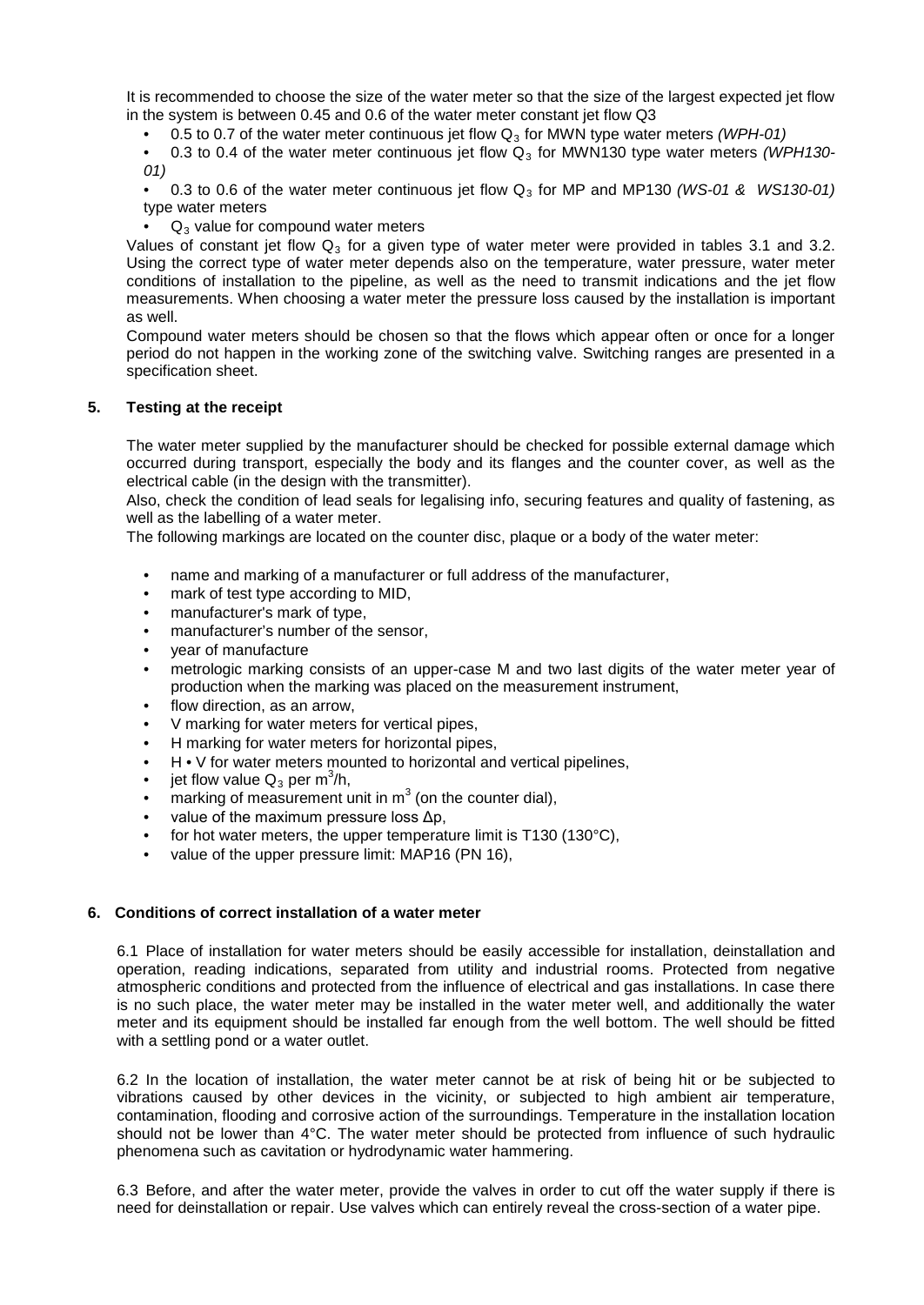6.4 In case of expected water contamination during the time of operation install a filter or a settling tank between a valve and a straight pipe section and before the water meter.

6.5 For an installation of a water meter which does not cause strain in the body it is recommended to use compensative connectors installed at the output, which enable for the length reduction by extending the telescopic connector sleeve.

6.6 The pipe in the installation location should be shaped so that there is no possibility for an air pocket to be created in the water meter. Water meter has to be entirely filled with water, so the water pipe after a water meter cannot decline (Fig. 1)*.*



Fig. 1 Water meter installation

6.7 Water meter should not be under risk of excessive strain caused by pipelines and equipment. If necessary, install it on a pedestal or in a grip. What is more, the pipes connecting on the inlet and outlet side should be adequately fastened, so that no part of the system is dislocated by the water when the water meter is deinstalled or disconnected from one side.

6.8 During installing a meter in the water network, observe the correct water meter orientation according to the design: for horizontal, vertical and diagonal operation (Table 2).

6.9 The MWN *(WPH-01)* and MP *(WS-01)* water meters can work without the need to take into account the straight pipe sections before (U0) and after the water meter (D0)

#### 6.9.1 Specific installation provisions

In the system, which allows the use of straight pipe sections, to protect it against the negative influence of water jet deformations (flow disturbances) caused by elbows, valves and other system elements, it is possible to use (at the inflow) a straight pipe section of length L=3DN (water meter nominal diameters). In case the water meter is installed after the double elbow, non-return valve or pump, the length of the section provided above should be doubled: 2L, and in case of a piston pump, even tripled: 3L. In order to avoid such a long straight pipe section, it is possible to install a jet guide before the water meter. The disturbances occurring after the water meter, have no particular influence on the measurement accuracy. However, because of the water hammers, if the installation conditions allow so, it is recommended to use a short straight pipe section also after the water meter, in order to avoid possible damage to the rotor bearing:  $L1 = 2DN$ .

6.10 Pipe sections before and after the water meter should be coaxial. Gaskets should be placed concentrical in relation to the pipe. Eccentric installation of a water meter in a pipe is not permitted, in particular the dislocation of gaskets between the water meter and the pipe so that they cover a part of the free pipe cross-section at the water meter and interrupt the flow.

6.11 Water flow through the water meter should correspond to the direction of arrows placed on both sides of the body.

6.12 Water meters are appropriate for flange installation. Flanges are made according to the standard PN-ISO-7005-2 PN10 or other standards, at the client's request. Pipe in the place of installation should have identically drilled flanges.

WARNING!!! When the water meter is connected, performing welding works is not allowed, as it will cause it to be damaged.

6.13 In order to install the water meters, provide screws with size right for the flange holes and right pads.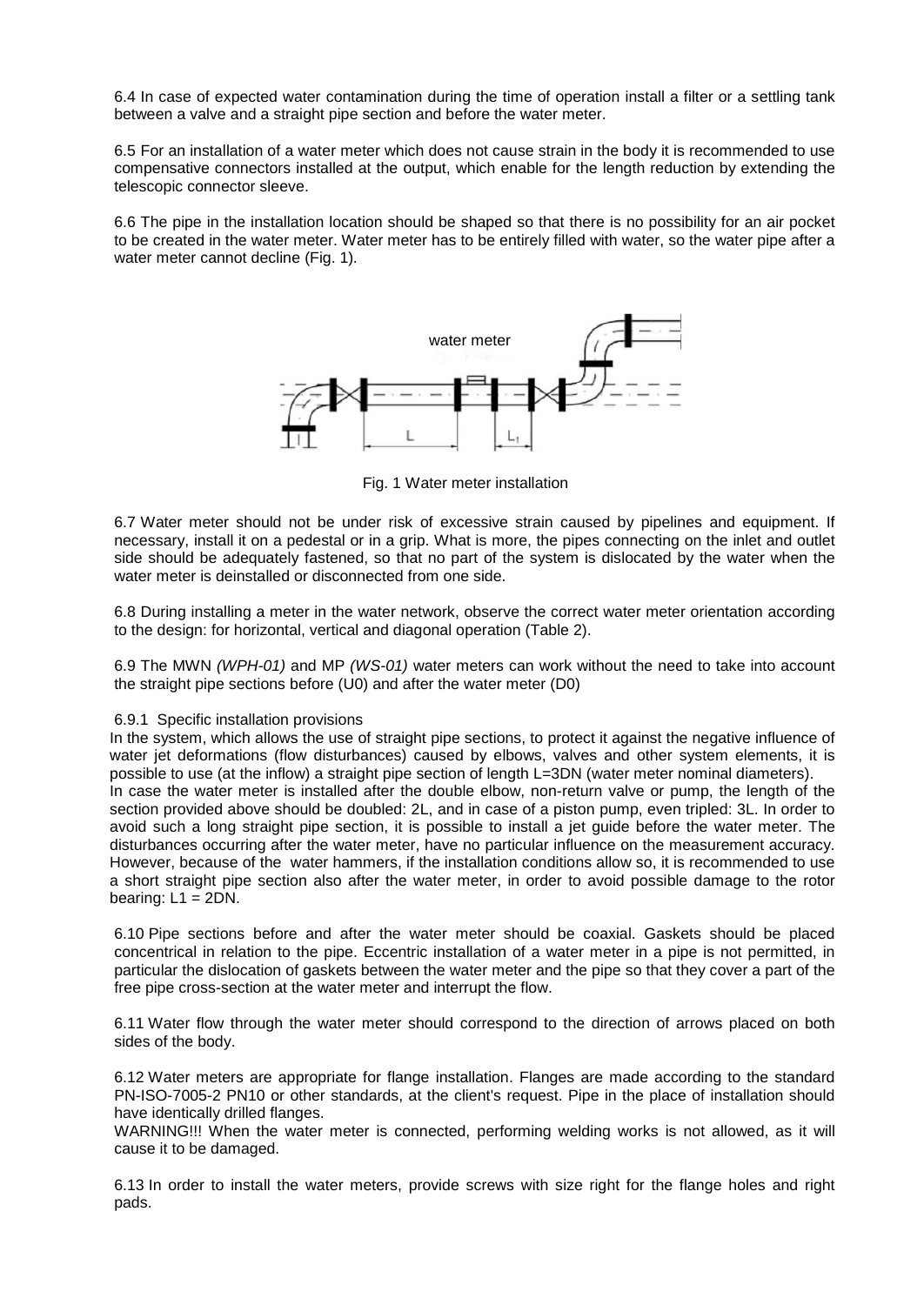#### **7. Filling with water and start-up of a water meter.**

7.1 Before installing the water meter, the pipeline should be flushed in order to remove contamination, and the filter (if it is used) should be cleaned. During flushing, use a spigot to replace the water meter.

7.2 Before installation, check the operation of a water meter by starting a rotating motion of a rotor while observing the rotation or the rotation of the counter indicators. Check the lead seal condition.

7.3 Before installing the water meter, water should be supplied freely to the pipeline, with the vents open so that the air that leaves the system does not cause excessive water meter rotations, which causes the device damage.

- 7.4 During operation, the valves before and after the water meter should be entirely open.
- 7.5 After performing all the actions related to the start-up, check the water meter operation by observing the increase of the counter indication.
- 7.6 During operation, check whether the actual operating conditions correspond to the water meter intended use, in particular in terms of permitted pressure, temperature and flow.

#### **8. Maintenance, inspections and repairs**

Water meter is an instrument which measurement capacity changes over time. Moreover, the deterioration of this capacity is generally a result of aggressive water influence, that is why, after some time it should be deinstalled from the network, inspected or repaired.

Expiry dates of the compliance assessments are specified in the metrologic regulations. After deinstallation of the water meter from the mains, it is recommended to thoroughly check its indication accuracy for the purpose of comparison, and only after this is done, start the disassembly and cleaning. Do not use cleaning chemicals which have harmful influence on the materials from which the water meter elements are made of. It is unacceptable to use for cleaning any chemical reagents which cause corrosion of materials or which are solutions, particularly for plastics, or which cause accelerated ageing of gaskets.

Repairs should be performed in specially prepared water meter repair stations, or in service plants. When the repair necessitates replacement of parts, use only original spare parts supplied by Apator Powogaz S.A. After the repair, the water meters are checked according to the current regulations.

#### **9. Storage and transport**

Water meters received from deliveries or deinstalled from the mains should be stored with counter face up or on the side, in a closed room free from caustic, stinking vapours etc. which have a destructive effect on the water meter condition. The room temperature should be between 5 and 50°C, and air relative humidity no more than 90%. Both during transport and storage, the water meter should be protected from vibrations and in particular from shock which may cause damage of body or internal elements. The transport should take place with covered means of transport in manufacturer's packaging or a substitutive package which entirely protects the product from damage.

#### **10. Malfunctions and removing them**

If the counter does not indicate anything as the water flows, check whether the rotor is not jammed by dirt. If the water meter does not work after cleaning and in any other case it is not working, give it to be repaired. Remember to share your observations. If the pulse transmitter is not working, notify the supplier. If after the consultation with the supplier the fault cannot be removed, the water meter should be left at a service.

#### **11. Safety requirements and environmental aspects**

11.1 The water meter is a measurement device which is safe to use if installation and operation requirements adequate for the intended use are observed.

11.2 During installation, handling and operation there may be risks relating to the water meter itself: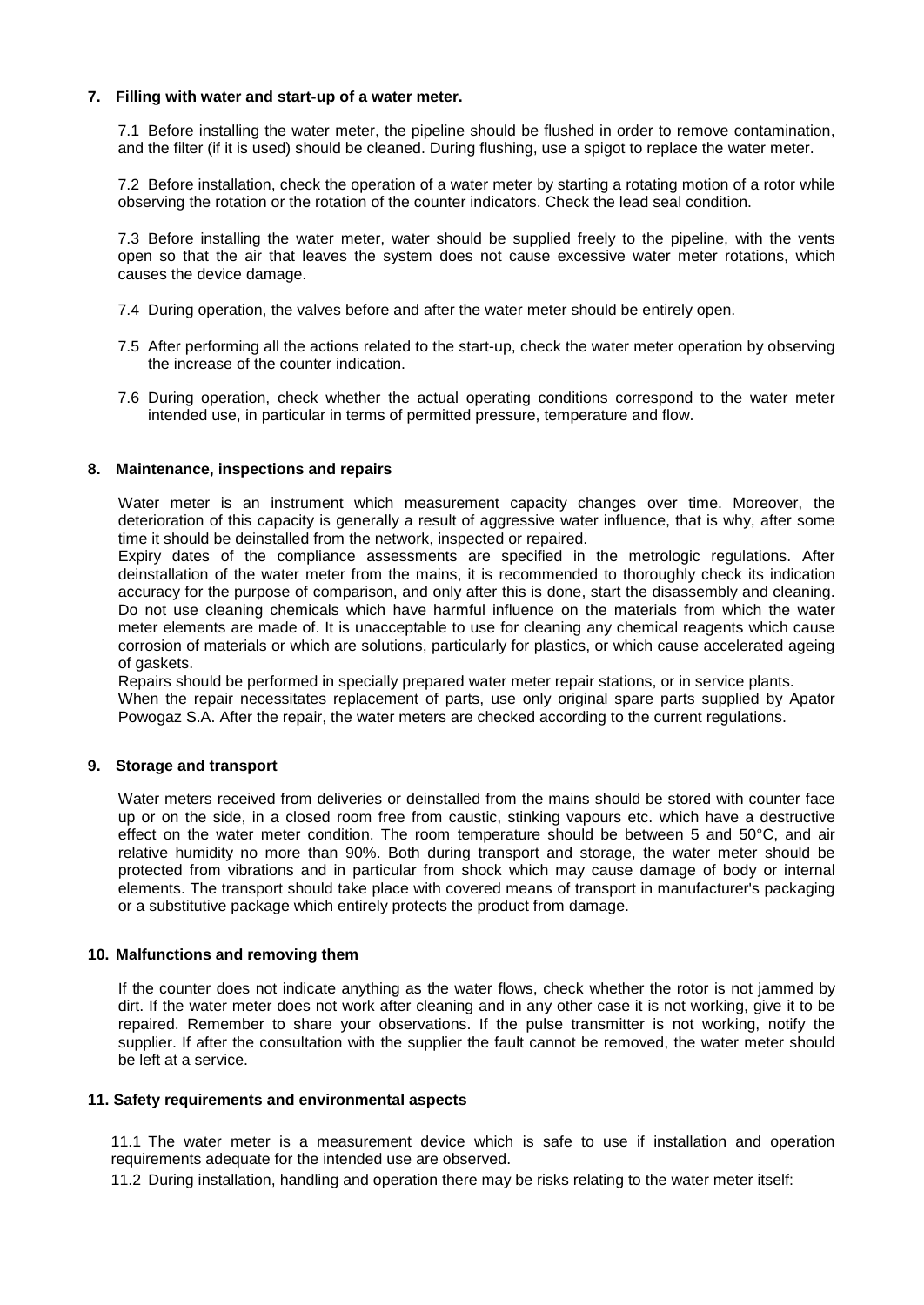- a) mechanical threats:
	- if carried improperly, it may fall.
	- water leaks and flooding due to installation of the product which does not agree with installation requirements or excessive water pressure;
- b) thermal threats:
	- scalding due to contact with the used water meter or a hot water leak.

11.3 To counteract the mechanical threats, the water meters have handy grips which enable them to be conveniently grabbed. Water meters with larger weight have grips which enable the use of lifting devices. In order to counteract the thermal threats, special shields may be used.

11.4 In order to install and use the water meter, choose a well lit, easily accessible place with a hardened floor surface which prevents fall.

11.5 Water meter components do not contain substances harmful for health and the environment. All cold water meters are hygienically approved for potable water contact.

11.6 Counter seals (IP65 and IP68) and other design solutions protect the water meter from negative influence of steam condensation on correct reading of indication or transmitter operation.

11.7 Classification of environmental requirements

- Classification of mechanical environmental requirements class M1 acc. to Ordinance of the Minister of Development as of 02.06.2016.
- Classification of climatic and mechanical environmental requirements class B acc. to PN-EN-ISO 4064-2-2014
- Classification of environmental electromagnetic requirements class E1 acc. to Ordinance of the Minister of Development as of 02.06.2016.

# **12 Value of water meter pulse and an installation diagram**

12.1 The value of water meter pulse in basic design (factory) for a contact transmitter (NK).

|                              | Cold water                  | Hot water                     |
|------------------------------|-----------------------------|-------------------------------|
| Nominal diameter (mm)        | Pulse value (m <sup>3</sup> | Pulse value (m <sup>o</sup> ) |
| 40: 50: 65: 80: 100: 125     |                             |                               |
| 150; 200; 250; 300; 400; 500 | 10                          |                               |

12.2 The value of water meter pulse in basic design (factory) for a NO transmitter.

| Nominal diameter (mm)    | Pulse value (I) |
|--------------------------|-----------------|
| 40; 50; 65; 80; 100; 125 |                 |
| 150; 200; 250            | 10              |
| 300:400                  | 105.2632        |
| 500                      | 100             |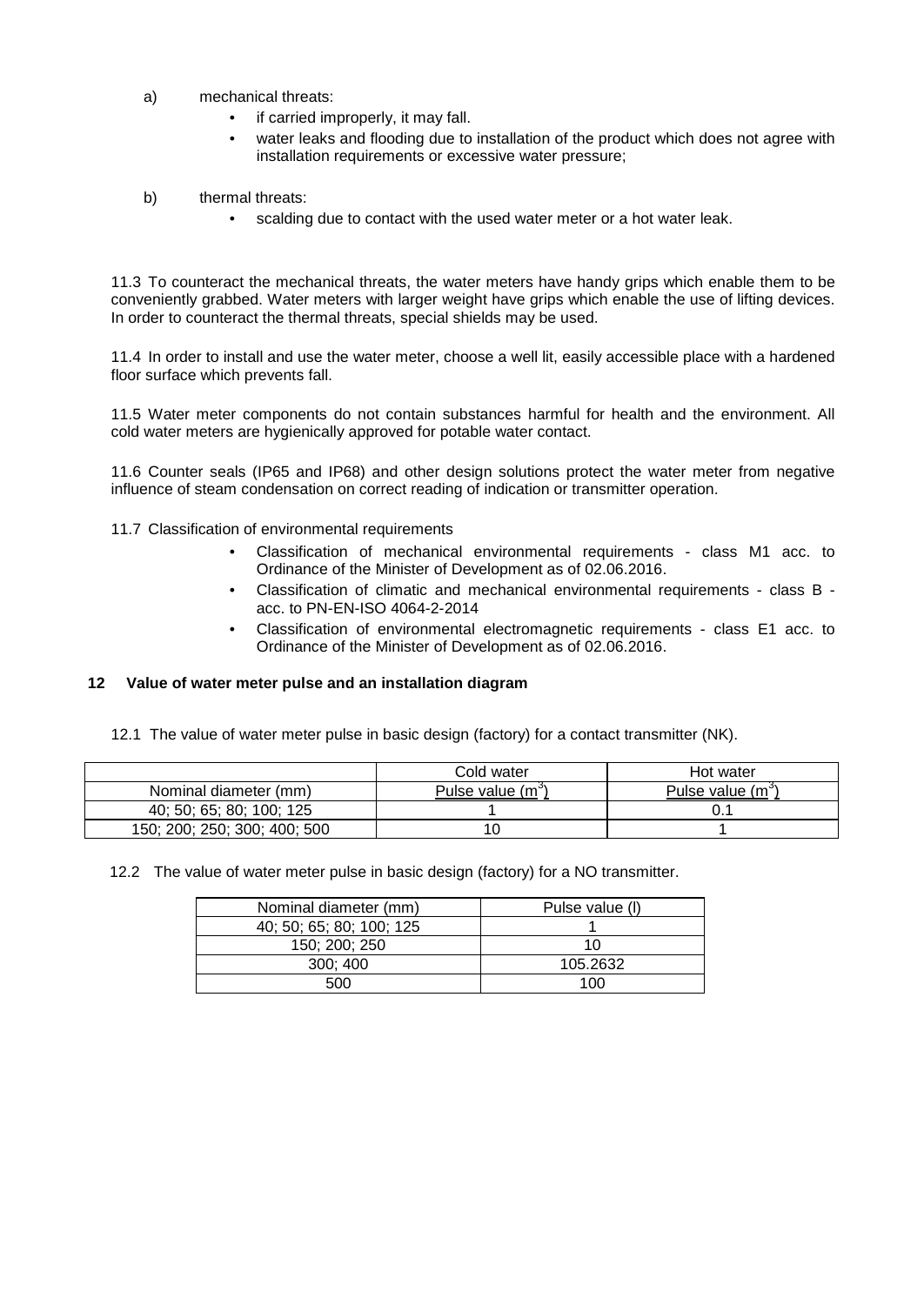### Fig. 2

Scheme of sample connections for performing a remote indication transmission and flow volume measurement



12.3 Other pulse values than in the basic design (factory) may be ordered as well for the reed switch transmitter, according to specification sheets. In case of such an order, pulse values will be according to the client requirements specified in the order.

#### 12.4 Extension of transmitter cable

In order to extend the standard transmitter cable, use a cable with a single conductor diameter of at least. 0.75 mm<sup>2</sup> taking into account the recommendation, that the total impedance of the extended section should not be higher than 500 Ohm. See to it that the extended cable does not cross with the existing layout of power supply or automatic control cables. Warning: Use possibly the shortest extensions.